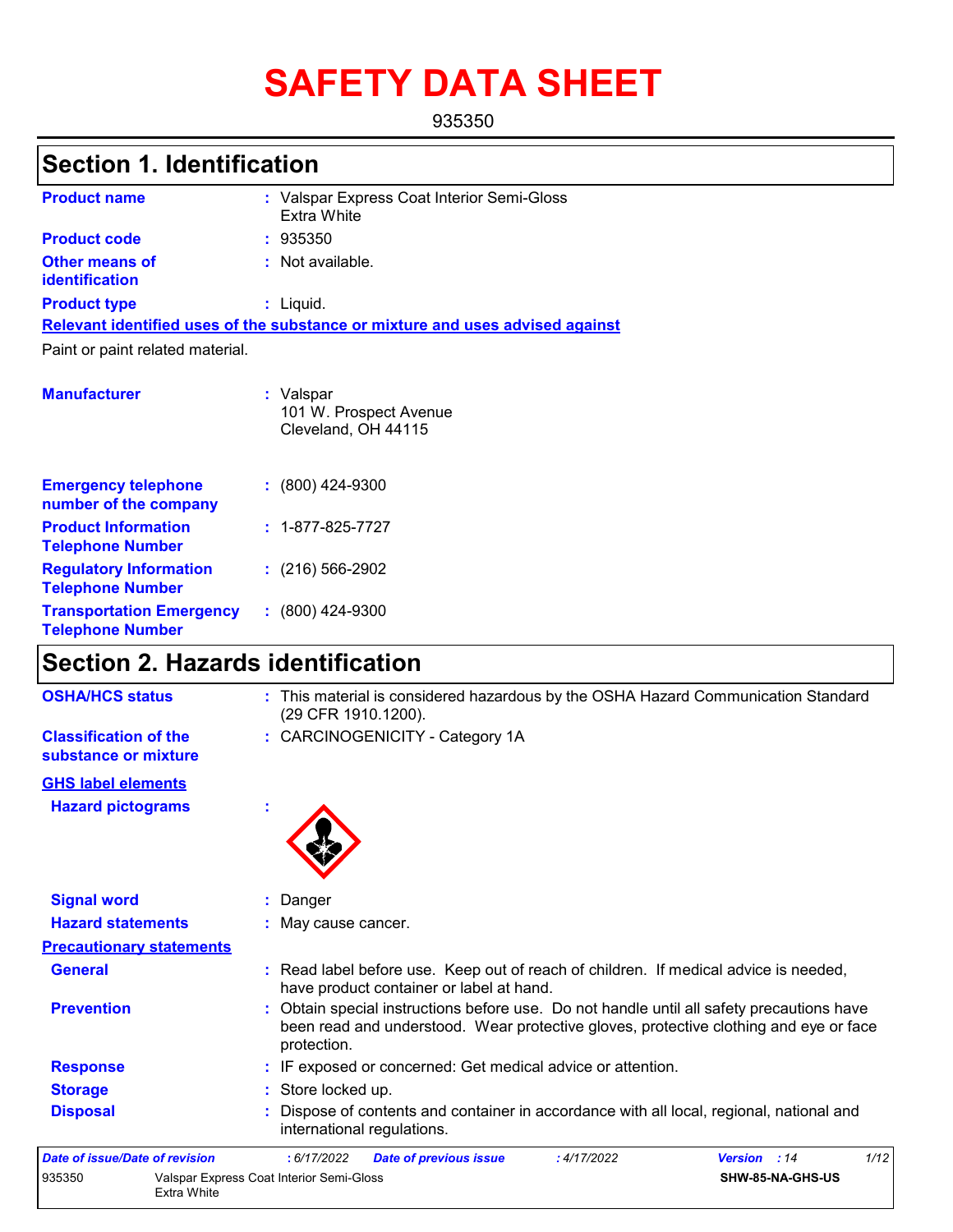## **Section 2. Hazards identification**

| <b>Supplemental label</b><br>elements      | WARNING: This product contains chemicals known to the State of California to cause<br>cancer and birth defects or other reproductive harm. Adequate ventilation required when<br>sanding or abrading the dried film. If Adequate ventilation cannot be provided wear an<br>approved particulate respirator (NIOSH approved). Follow respirator manufacturer's<br>directions for respirator use. DELAYED EFFECTS FROM LONG TERM<br>OVEREXPOSURE. Abrading or sanding of the dry film may release Crystalline Silica<br>which has been shown to cause lung damage and cancer under long term exposure. |
|--------------------------------------------|------------------------------------------------------------------------------------------------------------------------------------------------------------------------------------------------------------------------------------------------------------------------------------------------------------------------------------------------------------------------------------------------------------------------------------------------------------------------------------------------------------------------------------------------------------------------------------------------------|
|                                            | Please refer to the SDS for additional information. Keep out of reach of children. Do not<br>transfer contents to other containers for storage.                                                                                                                                                                                                                                                                                                                                                                                                                                                      |
| <b>Hazards not otherwise</b><br>classified | : None known.                                                                                                                                                                                                                                                                                                                                                                                                                                                                                                                                                                                        |

## **Section 3. Composition/information on ingredients**

| Substance/mixture                              | : Mixture        |
|------------------------------------------------|------------------|
| <b>Other means of</b><br><i>identification</i> | : Not available. |

#### **CAS number/other identifiers**

| Ingredient name                 | % by weight | <b>CAS number</b> |
|---------------------------------|-------------|-------------------|
| Titanium Dioxide                | 1≥10 - ≤25  | 13463-67-7        |
| l Calcium Carbonate             | 5≥          | l 1317-65-3       |
| Heavy Paraffinic Oil            | 1≥ا         | 64742-65-0        |
| Cristobalite, respirable powder | $\leq 0.3$  | 14464-46-1        |

Any concentration shown as a range is to protect confidentiality or is due to batch variation.

**There are no additional ingredients present which, within the current knowledge of the supplier and in the concentrations applicable, are classified and hence require reporting in this section.**

**Occupational exposure limits, if available, are listed in Section 8.**

### **Section 4. First aid measures**

| <b>Description of necessary first aid measures</b> |                                                                                                                                                                                                                                                                                                                                                                                                                                                                                                                                                                                                                                                                                   |
|----------------------------------------------------|-----------------------------------------------------------------------------------------------------------------------------------------------------------------------------------------------------------------------------------------------------------------------------------------------------------------------------------------------------------------------------------------------------------------------------------------------------------------------------------------------------------------------------------------------------------------------------------------------------------------------------------------------------------------------------------|
| <b>Eye contact</b>                                 | : Immediately flush eyes with plenty of water, occasionally lifting the upper and lower<br>eyelids. Check for and remove any contact lenses. Continue to rinse for at least 10<br>minutes. Get medical attention.                                                                                                                                                                                                                                                                                                                                                                                                                                                                 |
| <b>Inhalation</b>                                  | : Remove victim to fresh air and keep at rest in a position comfortable for breathing. If<br>not breathing, if breathing is irregular or if respiratory arrest occurs, provide artificial<br>respiration or oxygen by trained personnel. It may be dangerous to the person providing<br>aid to give mouth-to-mouth resuscitation. Get medical attention. If unconscious, place<br>in recovery position and get medical attention immediately. Maintain an open airway.<br>Loosen tight clothing such as a collar, tie, belt or waistband.                                                                                                                                         |
| <b>Skin contact</b>                                | : Flush contaminated skin with plenty of water. Remove contaminated clothing and<br>shoes. Wash contaminated clothing thoroughly with water before removing it, or wear<br>gloves. Continue to rinse for at least 10 minutes. Get medical attention. Wash clothing<br>before reuse. Clean shoes thoroughly before reuse.                                                                                                                                                                                                                                                                                                                                                          |
| <b>Ingestion</b>                                   | : Wash out mouth with water. Remove dentures if any. If material has been swallowed<br>and the exposed person is conscious, give small quantities of water to drink. Stop if the<br>exposed person feels sick as vomiting may be dangerous. Do not induce vomiting<br>unless directed to do so by medical personnel. If vomiting occurs, the head should be<br>kept low so that vomit does not enter the lungs. Get medical attention. Never give<br>anything by mouth to an unconscious person. If unconscious, place in recovery position<br>and get medical attention immediately. Maintain an open airway. Loosen tight clothing<br>such as a collar, tie, belt or waistband. |

| Date of issue/Date of revision |                                                         | : 6/17/2022 | <b>Date of previous issue</b> | : 4/17/2022 | <b>Version</b> : 14 |                         | 2/12 |
|--------------------------------|---------------------------------------------------------|-------------|-------------------------------|-------------|---------------------|-------------------------|------|
| 935350                         | Valspar Express Coat Interior Semi-Gloss<br>Extra White |             |                               |             |                     | <b>SHW-85-NA-GHS-US</b> |      |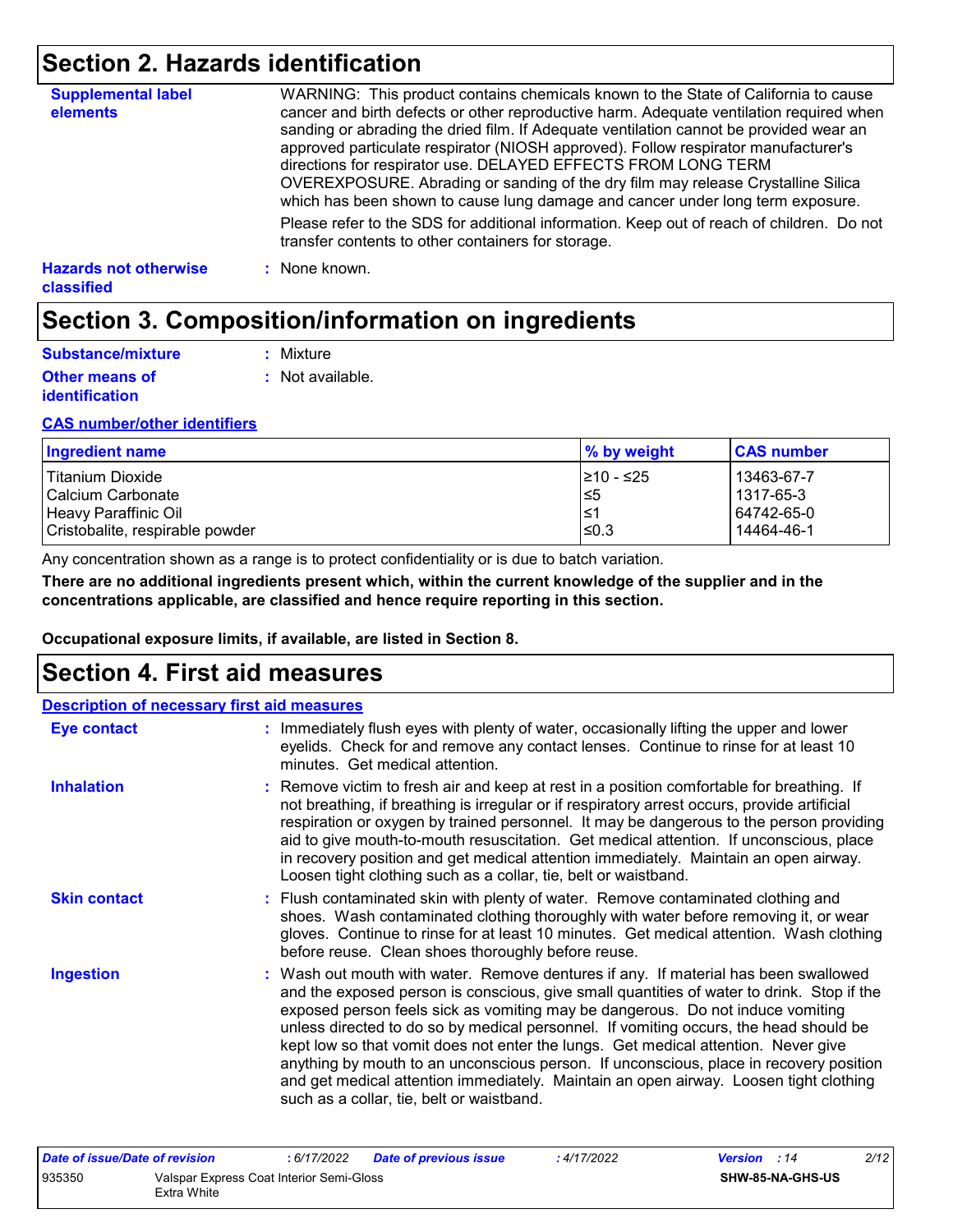## **Section 4. First aid measures**

| Most important symptoms/effects, acute and delayed |                                                                                                                                                                                                                                                                                                                                                                                                                 |
|----------------------------------------------------|-----------------------------------------------------------------------------------------------------------------------------------------------------------------------------------------------------------------------------------------------------------------------------------------------------------------------------------------------------------------------------------------------------------------|
| <b>Potential acute health effects</b>              |                                                                                                                                                                                                                                                                                                                                                                                                                 |
| <b>Eye contact</b>                                 | : No known significant effects or critical hazards.                                                                                                                                                                                                                                                                                                                                                             |
| <b>Inhalation</b>                                  | : No known significant effects or critical hazards.                                                                                                                                                                                                                                                                                                                                                             |
| <b>Skin contact</b>                                | : No known significant effects or critical hazards.                                                                                                                                                                                                                                                                                                                                                             |
| <b>Ingestion</b>                                   | : No known significant effects or critical hazards.                                                                                                                                                                                                                                                                                                                                                             |
| <b>Over-exposure signs/symptoms</b>                |                                                                                                                                                                                                                                                                                                                                                                                                                 |
| <b>Eye contact</b>                                 | : No specific data.                                                                                                                                                                                                                                                                                                                                                                                             |
| <b>Inhalation</b>                                  | : No specific data.                                                                                                                                                                                                                                                                                                                                                                                             |
| <b>Skin contact</b>                                | : No specific data.                                                                                                                                                                                                                                                                                                                                                                                             |
| <b>Ingestion</b>                                   | : No specific data.                                                                                                                                                                                                                                                                                                                                                                                             |
|                                                    | Indication of immediate medical attention and special treatment needed, if necessary                                                                                                                                                                                                                                                                                                                            |
| <b>Notes to physician</b>                          | : Treat symptomatically. Contact poison treatment specialist immediately if large<br>quantities have been ingested or inhaled.                                                                                                                                                                                                                                                                                  |
| <b>Specific treatments</b>                         | : No specific treatment.                                                                                                                                                                                                                                                                                                                                                                                        |
| <b>Protection of first-aiders</b>                  | : No action shall be taken involving any personal risk or without suitable training. If it is<br>suspected that fumes are still present, the rescuer should wear an appropriate mask or<br>self-contained breathing apparatus. It may be dangerous to the person providing aid to<br>give mouth-to-mouth resuscitation. Wash contaminated clothing thoroughly with water<br>before removing it, or wear gloves. |

**See toxicological information (Section 11)**

## **Section 5. Fire-fighting measures**

| <b>Extinguishing media</b>                               |                                                                                                                                                                                                     |
|----------------------------------------------------------|-----------------------------------------------------------------------------------------------------------------------------------------------------------------------------------------------------|
| <b>Suitable extinguishing</b><br>media                   | : Use an extinguishing agent suitable for the surrounding fire.                                                                                                                                     |
| <b>Unsuitable extinguishing</b><br>media                 | : None known.                                                                                                                                                                                       |
| <b>Specific hazards arising</b><br>from the chemical     | : In a fire or if heated, a pressure increase will occur and the container may burst.                                                                                                               |
| <b>Hazardous thermal</b><br>decomposition products       | Decomposition products may include the following materials:<br>carbon dioxide<br>carbon monoxide<br>metal oxide/oxides                                                                              |
| <b>Special protective actions</b><br>for fire-fighters   | : Promptly isolate the scene by removing all persons from the vicinity of the incident if<br>there is a fire. No action shall be taken involving any personal risk or without suitable<br>training. |
| <b>Special protective</b><br>equipment for fire-fighters | : Fire-fighters should wear appropriate protective equipment and self-contained breathing<br>apparatus (SCBA) with a full face-piece operated in positive pressure mode.                            |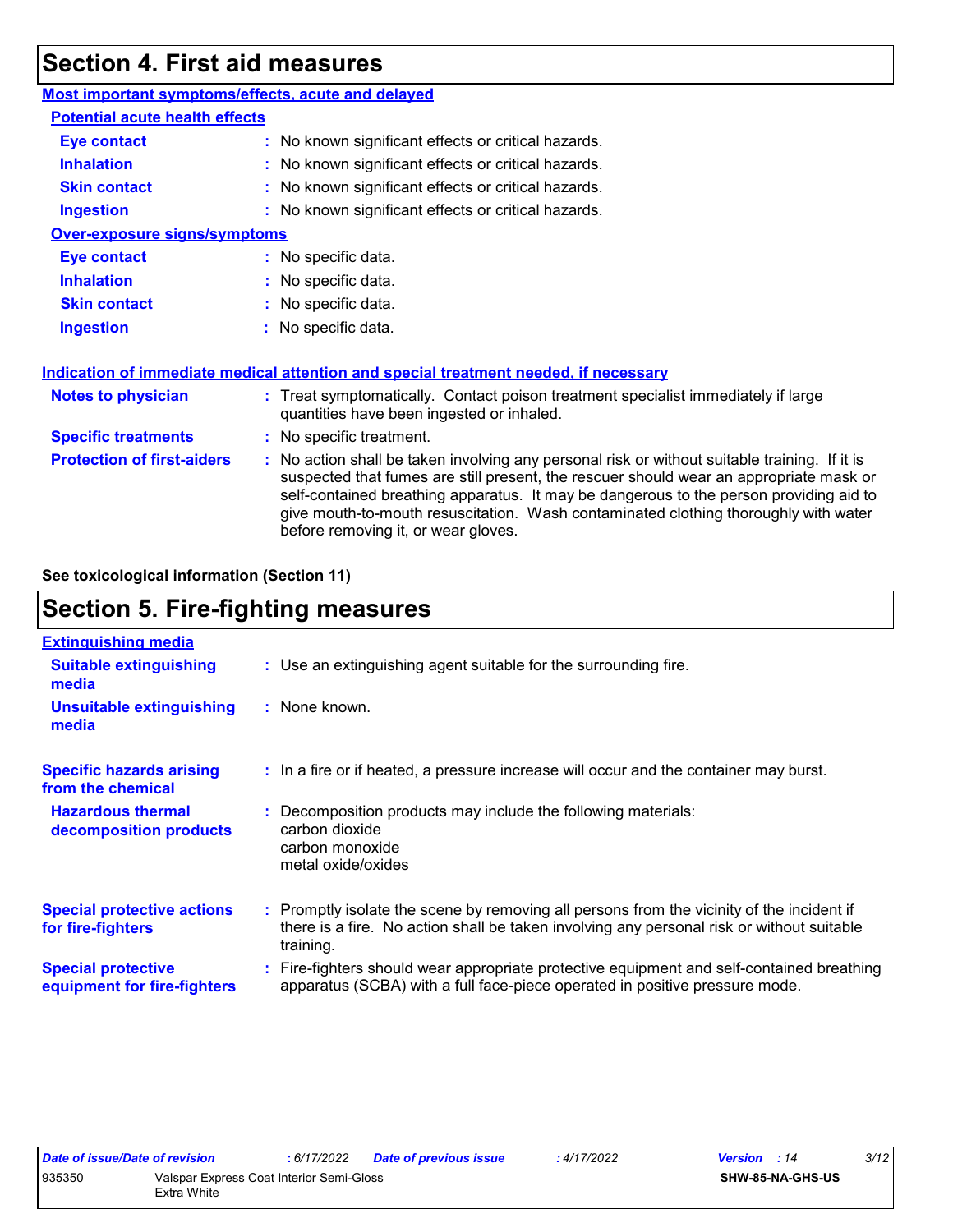## **Section 6. Accidental release measures**

|                                                              | <b>Personal precautions, protective equipment and emergency procedures</b>                                                                                                                                                                                                                                                                                                                                                                                                                                                                                                                                                                                                                                   |
|--------------------------------------------------------------|--------------------------------------------------------------------------------------------------------------------------------------------------------------------------------------------------------------------------------------------------------------------------------------------------------------------------------------------------------------------------------------------------------------------------------------------------------------------------------------------------------------------------------------------------------------------------------------------------------------------------------------------------------------------------------------------------------------|
| For non-emergency<br>personnel                               | : No action shall be taken involving any personal risk or without suitable training.<br>Evacuate surrounding areas. Keep unnecessary and unprotected personnel from<br>entering. Do not touch or walk through spilled material. Avoid breathing vapor or mist.<br>Provide adequate ventilation. Wear appropriate respirator when ventilation is<br>inadequate. Put on appropriate personal protective equipment.                                                                                                                                                                                                                                                                                             |
| For emergency responders                                     | : If specialized clothing is required to deal with the spillage, take note of any information in<br>Section 8 on suitable and unsuitable materials. See also the information in "For non-<br>emergency personnel".                                                                                                                                                                                                                                                                                                                                                                                                                                                                                           |
| <b>Environmental precautions</b>                             | : Avoid dispersal of spilled material and runoff and contact with soil, waterways, drains<br>and sewers. Inform the relevant authorities if the product has caused environmental<br>pollution (sewers, waterways, soil or air).                                                                                                                                                                                                                                                                                                                                                                                                                                                                              |
| <b>Methods and materials for containment and cleaning up</b> |                                                                                                                                                                                                                                                                                                                                                                                                                                                                                                                                                                                                                                                                                                              |
| <b>Small spill</b>                                           | : Stop leak if without risk. Move containers from spill area. Dilute with water and mop up<br>if water-soluble. Alternatively, or if water-insoluble, absorb with an inert dry material and<br>place in an appropriate waste disposal container. Dispose of via a licensed waste<br>disposal contractor.                                                                                                                                                                                                                                                                                                                                                                                                     |
| <b>Large spill</b>                                           | : Stop leak if without risk. Move containers from spill area. Approach release from<br>upwind. Prevent entry into sewers, water courses, basements or confined areas. Wash<br>spillages into an effluent treatment plant or proceed as follows. Contain and collect<br>spillage with non-combustible, absorbent material e.g. sand, earth, vermiculite or<br>diatomaceous earth and place in container for disposal according to local regulations<br>(see Section 13). Dispose of via a licensed waste disposal contractor. Contaminated<br>absorbent material may pose the same hazard as the spilled product. Note: see<br>Section 1 for emergency contact information and Section 13 for waste disposal. |

## **Section 7. Handling and storage**

#### **Precautions for safe handling**

| <b>Protective measures</b>                                                       | : Put on appropriate personal protective equipment (see Section 8). Avoid exposure -<br>obtain special instructions before use. Do not handle until all safety precautions have<br>been read and understood. Do not get in eyes or on skin or clothing. Do not ingest.<br>Avoid breathing vapor or mist. If during normal use the material presents a respiratory<br>hazard, use only with adequate ventilation or wear appropriate respirator. Keep in the<br>original container or an approved alternative made from a compatible material, kept<br>tightly closed when not in use. Empty containers retain product residue and can be<br>hazardous. Do not reuse container. |
|----------------------------------------------------------------------------------|--------------------------------------------------------------------------------------------------------------------------------------------------------------------------------------------------------------------------------------------------------------------------------------------------------------------------------------------------------------------------------------------------------------------------------------------------------------------------------------------------------------------------------------------------------------------------------------------------------------------------------------------------------------------------------|
| <b>Advice on general</b><br>occupational hygiene                                 | : Eating, drinking and smoking should be prohibited in areas where this material is<br>handled, stored and processed. Workers should wash hands and face before eating,<br>drinking and smoking. Remove contaminated clothing and protective equipment before<br>entering eating areas. See also Section 8 for additional information on hygiene<br>measures.                                                                                                                                                                                                                                                                                                                  |
| <b>Conditions for safe storage,</b><br>including any<br><i>incompatibilities</i> | : Store in accordance with local regulations. Store in original container protected from<br>direct sunlight in a dry, cool and well-ventilated area, away from incompatible materials<br>(see Section 10) and food and drink. Store locked up. Keep container tightly closed<br>and sealed until ready for use. Containers that have been opened must be carefully<br>resealed and kept upright to prevent leakage. Do not store in unlabeled containers.<br>Use appropriate containment to avoid environmental contamination. See Section 10 for<br>incompatible materials before handling or use.                                                                            |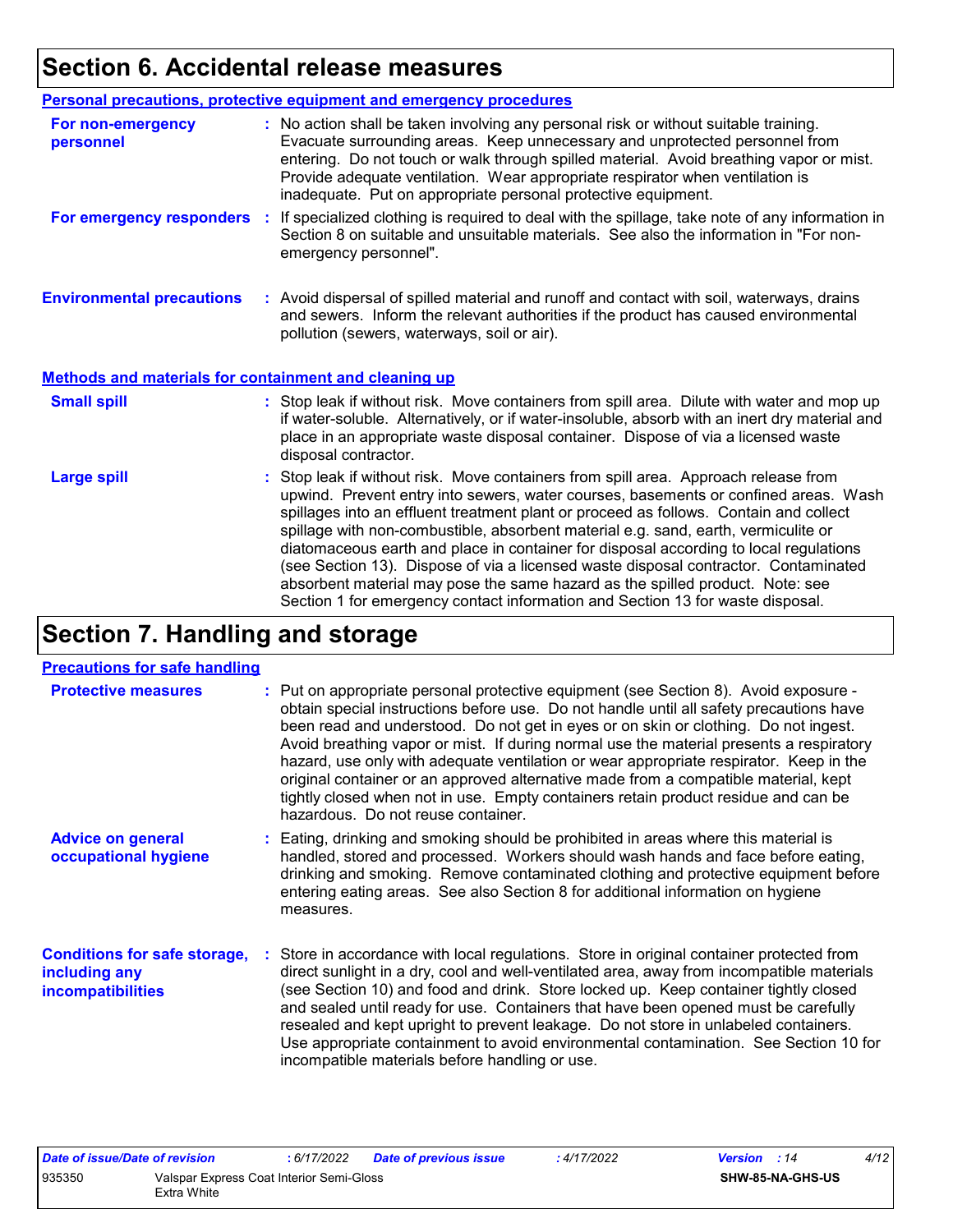## **Section 8. Exposure controls/personal protection**

#### **Control parameters**

**Occupational exposure limits (OSHA United States)**

| <b>Ingredient name</b>          | CAS#       | <b>Exposure limits</b>                                                                                                                                                                                                                                                                                                                                                                                                                                                                                                                                                           |
|---------------------------------|------------|----------------------------------------------------------------------------------------------------------------------------------------------------------------------------------------------------------------------------------------------------------------------------------------------------------------------------------------------------------------------------------------------------------------------------------------------------------------------------------------------------------------------------------------------------------------------------------|
| <b>Titanium Dioxide</b>         | 13463-67-7 | ACGIH TLV (United States, 1/2021).<br>TWA: 10 mg/m <sup>3</sup> 8 hours.<br>OSHA PEL (United States, 5/2018).<br>TWA: 15 mg/m <sup>3</sup> 8 hours. Form: Total dust                                                                                                                                                                                                                                                                                                                                                                                                             |
| Calcium Carbonate               | 1317-65-3  | OSHA PEL (United States, 5/2018).<br>TWA: 5 mg/m <sup>3</sup> 8 hours. Form: Respirable<br>fraction<br>TWA: 15 mg/m <sup>3</sup> 8 hours. Form: Total dust<br>NIOSH REL (United States, 10/2020).<br>TWA: 5 mg/m <sup>3</sup> 10 hours. Form: Respirable<br>fraction<br>TWA: 10 mg/m <sup>3</sup> 10 hours. Form: Total                                                                                                                                                                                                                                                          |
| Heavy Paraffinic Oil            | 64742-65-0 | ACGIH TLV (United States, 1/2021).<br>TWA: 5 mg/m <sup>3</sup> 8 hours. Form: Inhalable<br>fraction<br>OSHA PEL (United States, 5/2018).<br>TWA: 5 mg/m <sup>3</sup> 8 hours.<br>NIOSH REL (United States, 10/2020).<br>TWA: 5 mg/m <sup>3</sup> 10 hours. Form: Mist<br>STEL: 10 mg/m <sup>3</sup> 15 minutes. Form: Mist                                                                                                                                                                                                                                                       |
| Cristobalite, respirable powder | 14464-46-1 | OSHA PEL Z3 (United States, 6/2016).<br>TWA: 250 mppcf / 2 x (%SiO2+5) 8 hours.<br>Form: Respirable<br>TWA: 10 mg/m <sup>3</sup> / 2 x (%SiO2+2) 8 hours.<br>Form: Respirable<br>TWA: 30 mg/m <sup>3</sup> / 2 x (%SiO2+2) 8 hours.<br>Form: Total dust<br>OSHA PEL (United States, 5/2018).<br>TWA: 50 µg/m <sup>3</sup> 8 hours. Form: Respirable<br>dust<br>ACGIH TLV (United States, 1/2021).<br>TWA: 0.025 mg/m <sup>3</sup> 8 hours. Form:<br>Respirable fraction<br>NIOSH REL (United States, 10/2020).<br>TWA: 0.05 mg/m <sup>3</sup> 10 hours. Form: respirable<br>dust |

#### **Occupational exposure limits (Canada)**

|        |                                                                                                                             |  |            | CAS#                                                                                                                  | <b>Exposure limits</b>                                                                                                                                                                                                                                                                                                                                                                              |                         |      |  |
|--------|-----------------------------------------------------------------------------------------------------------------------------|--|------------|-----------------------------------------------------------------------------------------------------------------------|-----------------------------------------------------------------------------------------------------------------------------------------------------------------------------------------------------------------------------------------------------------------------------------------------------------------------------------------------------------------------------------------------------|-------------------------|------|--|
|        | <b>Ingredient name</b><br>Titanium dioxide<br>Date of issue/Date of revision<br>:6/17/2022<br><b>Date of previous issue</b> |  | 13463-67-7 | $6/2021$ ).<br>fraction<br>8 hrs OEL: 10 mg/m <sup>3</sup> 8 hours.<br>TWA: 10 mg/m <sup>3</sup> 8 hours.<br>7/2013). | <b>CA British Columbia Provincial (Canada,</b><br>TWA: 10 mg/m <sup>3</sup> 8 hours. Form: Total dust<br>TWA: 3 mg/m <sup>3</sup> 8 hours. Form: respirable<br>CA Quebec Provincial (Canada, 6/2021).<br>TWAEV: 10 mg/m <sup>3</sup> 8 hours. Form: Total dust.<br>CA Alberta Provincial (Canada, 6/2018).<br>CA Ontario Provincial (Canada, 6/2019).<br><b>CA Saskatchewan Provincial (Canada,</b> |                         |      |  |
|        |                                                                                                                             |  |            |                                                                                                                       | : 4/17/2022                                                                                                                                                                                                                                                                                                                                                                                         | <b>Version</b> : 14     | 5/12 |  |
| 935350 | Valspar Express Coat Interior Semi-Gloss<br>Extra White                                                                     |  |            |                                                                                                                       |                                                                                                                                                                                                                                                                                                                                                                                                     | <b>SHW-85-NA-GHS-US</b> |      |  |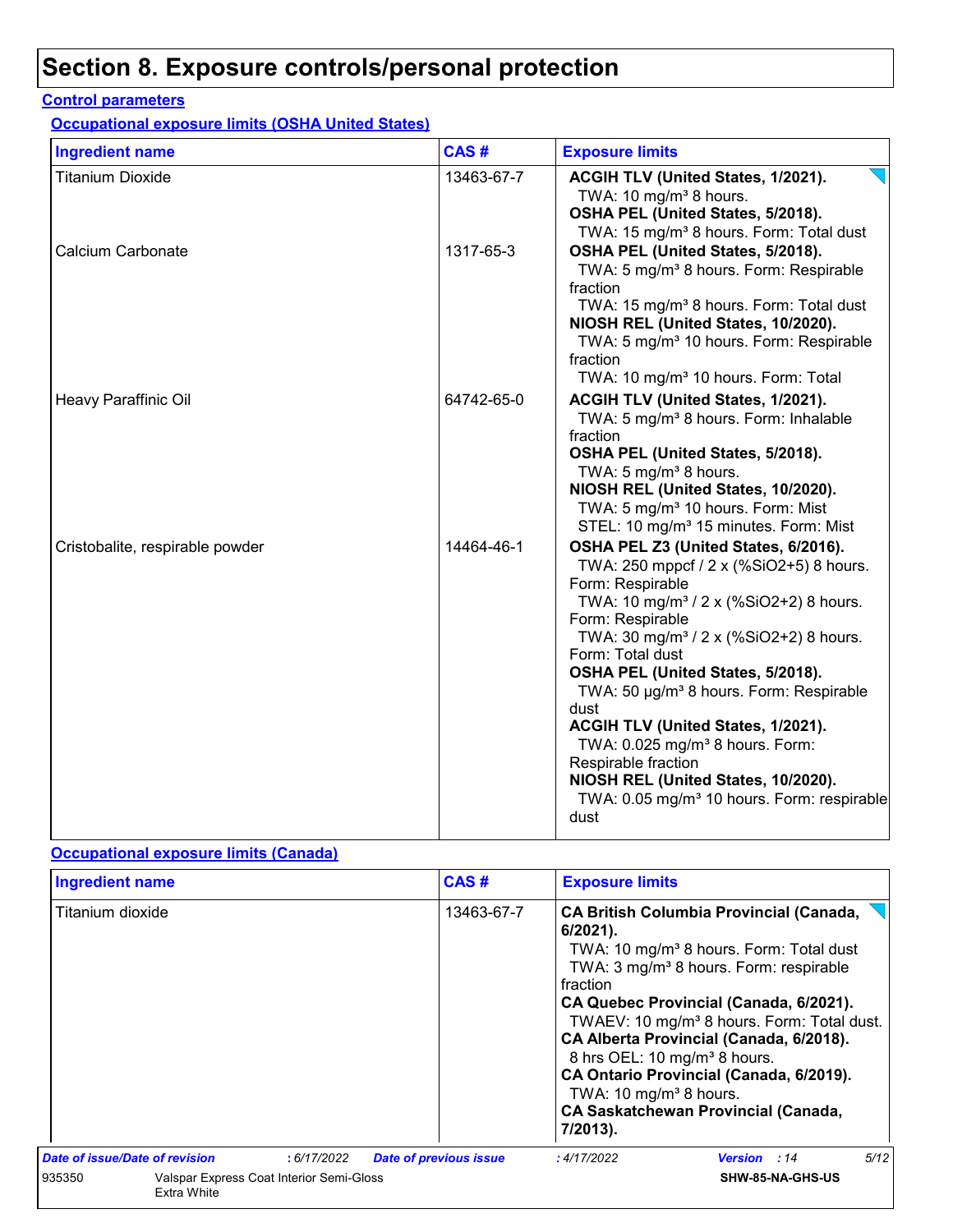## **Section 8. Exposure controls/personal protection**

|              |            | STEL: 20 mg/m <sup>3</sup> 15 minutes.<br>TWA: 10 mg/m <sup>3</sup> 8 hours.                                                                                                                                                                                                                                                                                                                                                                                                                                                                                                                                                   |
|--------------|------------|--------------------------------------------------------------------------------------------------------------------------------------------------------------------------------------------------------------------------------------------------------------------------------------------------------------------------------------------------------------------------------------------------------------------------------------------------------------------------------------------------------------------------------------------------------------------------------------------------------------------------------|
| Cristobalite | 14464-46-1 | <b>CA British Columbia Provincial (Canada,</b><br>$6/2021$ ).<br>TWA: $0.025$ mg/m <sup>3</sup> 8 hours. Form:<br>Respirable<br>CA Quebec Provincial (Canada, 6/2021).<br>TWAEV: 0.05 mg/m <sup>3</sup> 8 hours. Form:<br>Respirable dust.<br>CA Alberta Provincial (Canada, 6/2018).<br>8 hrs OEL: 0.025 mg/m <sup>3</sup> 8 hours. Form:<br>Respirable particulate<br>CA Ontario Provincial (Canada, 6/2019).<br>TWA: 0.05 mg/m <sup>3</sup> 8 hours. Form: Respirable<br>particulate matter.<br><b>CA Saskatchewan Provincial (Canada,</b><br>7/2013).<br>TWA: 0.05 mg/m <sup>3</sup> 8 hours. Form: respirable<br>fraction |

#### **Occupational exposure limits (Mexico)**

Extra White

|       | CAS# | <b>Exposure limits</b> |
|-------|------|------------------------|
| None. |      |                        |

| <b>Appropriate engineering</b><br>controls | : If user operations generate dust, fumes, gas, vapor or mist, use process enclosures,<br>local exhaust ventilation or other engineering controls to keep worker exposure to<br>airborne contaminants below any recommended or statutory limits.                                                                                                                                                                                                                                                                                                                                                                       |
|--------------------------------------------|------------------------------------------------------------------------------------------------------------------------------------------------------------------------------------------------------------------------------------------------------------------------------------------------------------------------------------------------------------------------------------------------------------------------------------------------------------------------------------------------------------------------------------------------------------------------------------------------------------------------|
| <b>Environmental exposure</b><br>controls  | : Emissions from ventilation or work process equipment should be checked to ensure<br>they comply with the requirements of environmental protection legislation. In some<br>cases, fume scrubbers, filters or engineering modifications to the process equipment<br>will be necessary to reduce emissions to acceptable levels.                                                                                                                                                                                                                                                                                        |
| <b>Individual protection measures</b>      |                                                                                                                                                                                                                                                                                                                                                                                                                                                                                                                                                                                                                        |
| <b>Hygiene measures</b>                    | : Wash hands, forearms and face thoroughly after handling chemical products, before<br>eating, smoking and using the lavatory and at the end of the working period.<br>Appropriate techniques should be used to remove potentially contaminated clothing.<br>Wash contaminated clothing before reusing. Ensure that eyewash stations and safety<br>showers are close to the workstation location.                                                                                                                                                                                                                      |
| <b>Eye/face protection</b>                 | : Safety eyewear complying with an approved standard should be used when a risk<br>assessment indicates this is necessary to avoid exposure to liquid splashes, mists,<br>gases or dusts. If contact is possible, the following protection should be worn, unless<br>the assessment indicates a higher degree of protection: safety glasses with side-<br>shields.                                                                                                                                                                                                                                                     |
| <b>Skin protection</b>                     |                                                                                                                                                                                                                                                                                                                                                                                                                                                                                                                                                                                                                        |
| <b>Hand protection</b>                     | : Chemical-resistant, impervious gloves complying with an approved standard should be<br>worn at all times when handling chemical products if a risk assessment indicates this is<br>necessary. Considering the parameters specified by the glove manufacturer, check<br>during use that the gloves are still retaining their protective properties. It should be<br>noted that the time to breakthrough for any glove material may be different for different<br>glove manufacturers. In the case of mixtures, consisting of several substances, the<br>protection time of the gloves cannot be accurately estimated. |
| <b>Body protection</b>                     | : Personal protective equipment for the body should be selected based on the task being<br>performed and the risks involved and should be approved by a specialist before<br>handling this product.                                                                                                                                                                                                                                                                                                                                                                                                                    |
| <b>Date of issue/Date of revision</b>      | : 6/17/2022<br><b>Date of previous issue</b><br>:4/17/2022<br>Version : 14<br>6/12                                                                                                                                                                                                                                                                                                                                                                                                                                                                                                                                     |
| 935350                                     | Valspar Express Coat Interior Semi-Gloss<br>SHW-85-NA-GHS-US                                                                                                                                                                                                                                                                                                                                                                                                                                                                                                                                                           |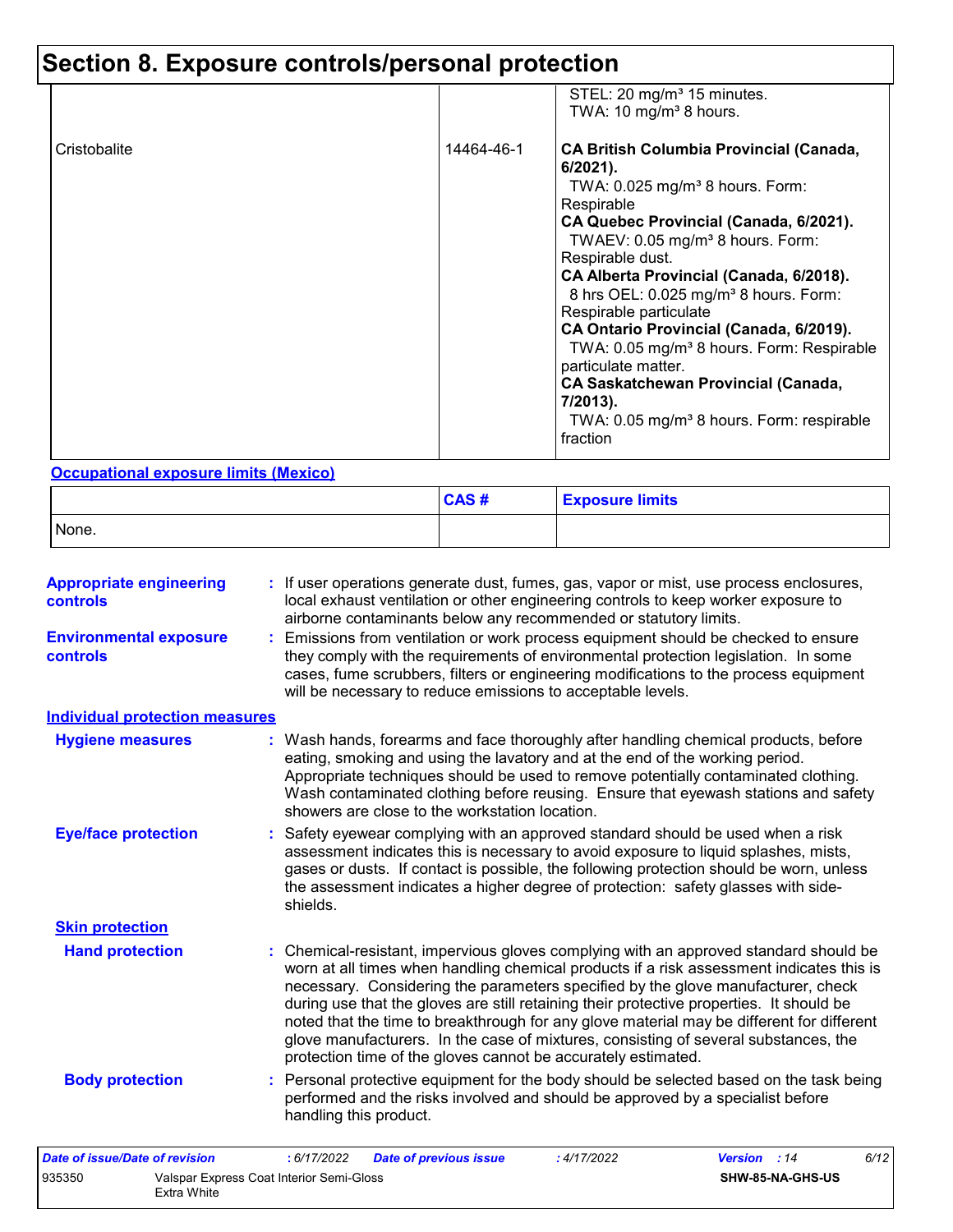## **Section 8. Exposure controls/personal protection**

| <b>Other skin protection</b>  | : Appropriate footwear and any additional skin protection measures should be selected<br>based on the task being performed and the risks involved and should be approved by a<br>specialist before handling this product.                                                           |
|-------------------------------|-------------------------------------------------------------------------------------------------------------------------------------------------------------------------------------------------------------------------------------------------------------------------------------|
| <b>Respiratory protection</b> | : Based on the hazard and potential for exposure, select a respirator that meets the<br>appropriate standard or certification. Respirators must be used according to a<br>respiratory protection program to ensure proper fitting, training, and other important<br>aspects of use. |

## **Section 9. Physical and chemical properties**

The conditions of measurement of all properties are at standard temperature and pressure unless otherwise indicated.

| <b>Appearance</b>                                                 |                                                                      |
|-------------------------------------------------------------------|----------------------------------------------------------------------|
| <b>Physical state</b>                                             | $:$ Liquid.                                                          |
| <b>Color</b>                                                      | : Not available.                                                     |
| Odor                                                              | : Not available.                                                     |
| <b>Odor threshold</b>                                             | : Not available.                                                     |
| pH                                                                | 9                                                                    |
| <b>Melting point/freezing point</b>                               | : Not available.                                                     |
| <b>Boiling point, initial boiling</b><br>point, and boiling range | : $100^{\circ}$ C (212 $^{\circ}$ F)                                 |
| <b>Flash point</b>                                                | : Closed cup: Not applicable.                                        |
| <b>Evaporation rate</b>                                           | $0.09$ (butyl acetate = 1)                                           |
| <b>Flammability</b>                                               | : Not available.                                                     |
| Lower and upper explosion<br>limit/flammability limit             | Not available.<br>÷.                                                 |
| <b>Vapor pressure</b>                                             | : $2.3$ kPa (17.5 mm Hg)                                             |
| <b>Relative vapor density</b>                                     | : 1 [Air = 1]                                                        |
| <b>Relative density</b>                                           | : 1.17                                                               |
| <b>Solubility</b>                                                 | Not available.                                                       |
| <b>Partition coefficient: n-</b><br>octanol/water                 | Not applicable.<br>÷.                                                |
| <b>Auto-ignition temperature</b>                                  | : Not available.                                                     |
| <b>Decomposition temperature</b>                                  | Not available.<br>÷.                                                 |
| <b>Viscosity</b>                                                  | Kinematic (40°C (104°F)): >20.5 mm <sup>2</sup> /s (>20.5 cSt)<br>÷. |
| <b>Molecular weight</b>                                           | Not applicable.                                                      |
| <b>Aerosol product</b>                                            |                                                                      |
| <b>Heat of combustion</b>                                         | $: 0.418$ kJ/g                                                       |

## **Section 10. Stability and reactivity**

| <b>Reactivity</b>                            | : No specific test data related to reactivity available for this product or its ingredients. |
|----------------------------------------------|----------------------------------------------------------------------------------------------|
| <b>Chemical stability</b>                    | : The product is stable.                                                                     |
| <b>Possibility of hazardous</b><br>reactions | : Under normal conditions of storage and use, hazardous reactions will not occur.            |
| <b>Conditions to avoid</b>                   | : No specific data.                                                                          |

| Date of issue/Date of revision |                                                         | 6/17/2022 | <b>Date of previous issue</b> | : 4/17/2022 | <b>Version</b> : 14 | 7/12 |
|--------------------------------|---------------------------------------------------------|-----------|-------------------------------|-------------|---------------------|------|
| 935350                         | Valspar Express Coat Interior Semi-Gloss<br>Extra White |           |                               |             | SHW-85-NA-GHS-US    |      |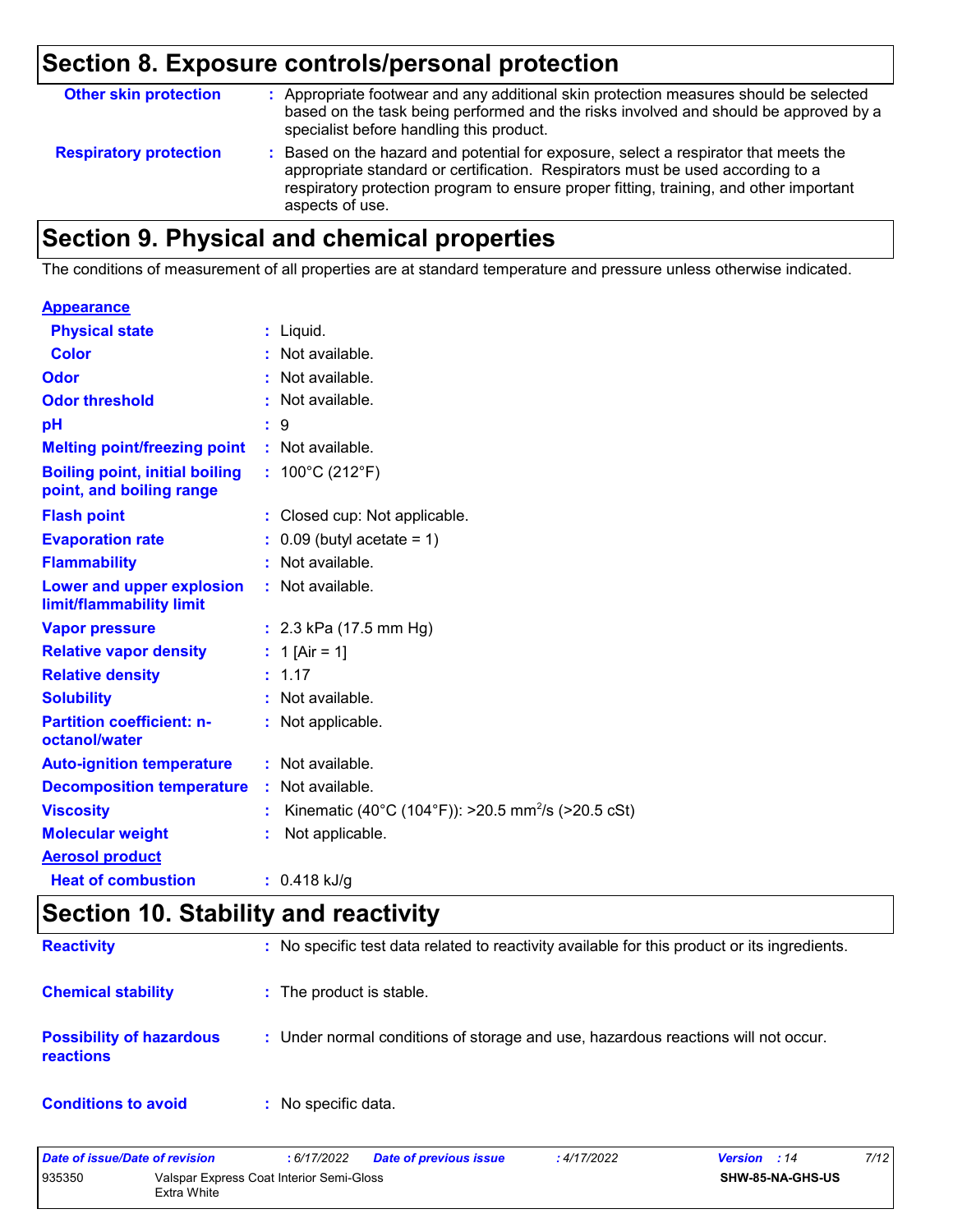## **Section 10. Stability and reactivity**

**Incompatible materials :**

: No specific data.

#### **Hazardous decomposition products**

Under normal conditions of storage and use, hazardous decomposition products should **:** not be produced.

## **Section 11. Toxicological information**

#### **Information on toxicological effects**

#### **Acute toxicity**

| <b>Product/ingredient name</b> | <b>Result</b>            | <b>Species</b> | <b>Dose</b>                      | <b>Exposure</b> |
|--------------------------------|--------------------------|----------------|----------------------------------|-----------------|
| Heavy Paraffinic Oil           | LD50 Dermal<br>LD50 Oral | Rabbit<br>Rat  | >5000 mg/kg<br>$\geq 5000$ mg/kg |                 |

#### **Irritation/Corrosion**

| <b>Product/ingredient name</b> | <b>Result</b>        | <b>Species</b> | <b>Score</b> | <b>Exposure</b>    | <b>Observation</b> |
|--------------------------------|----------------------|----------------|--------------|--------------------|--------------------|
| Titanium Dioxide               | Skin - Mild irritant | Human          |              | 72 hours 300<br>ug |                    |

#### **Sensitization**

Not available.

#### **Mutagenicity**

Not available.

#### **Carcinogenicity**

Not available.

#### **Classification**

| <b>Product/ingredient name</b>                                | <b>OSHA</b> | <b>IARC</b> | <b>NTP</b>                      |
|---------------------------------------------------------------|-------------|-------------|---------------------------------|
| Titanium Dioxide<br>Cristobalite, respirable<br><b>powder</b> |             | 2B          | Known to be a human carcinogen. |

#### **Reproductive toxicity**

Not available.

#### **Teratogenicity**

Not available.

#### **Specific target organ toxicity (single exposure)**

| <b>Name</b>       | <b>Category</b> | <b>Route of</b><br><b>exposure</b> | <b>Target organs</b>                            |
|-------------------|-----------------|------------------------------------|-------------------------------------------------|
| Calcium Carbonate | Category 3      |                                    | <b>Respiratory tract</b><br><b>l</b> irritation |

#### **Specific target organ toxicity (repeated exposure)**

| <b>Name</b>                     | <b>Category</b>        | <b>Route of</b><br><b>exposure</b> | <b>Target organs</b> |
|---------------------------------|------------------------|------------------------------------|----------------------|
| Cristobalite, respirable powder | ⊩Category <sup>≁</sup> | <b>l</b> inhalation                | respiratory tract    |

#### **Aspiration hazard**

| <b>Name</b>          | <b>Result</b>                |
|----------------------|------------------------------|
| Heavy Paraffinic Oil | ASPIRATION HAZARD - Category |

| Date of issue/Date of revision |                                                         | : 6/17/2022 | <b>Date of previous issue</b> | : 4/17/2022 | <b>Version</b> : 14     | 8/12 |
|--------------------------------|---------------------------------------------------------|-------------|-------------------------------|-------------|-------------------------|------|
| 935350                         | Valspar Express Coat Interior Semi-Gloss<br>Extra White |             |                               |             | <b>SHW-85-NA-GHS-US</b> |      |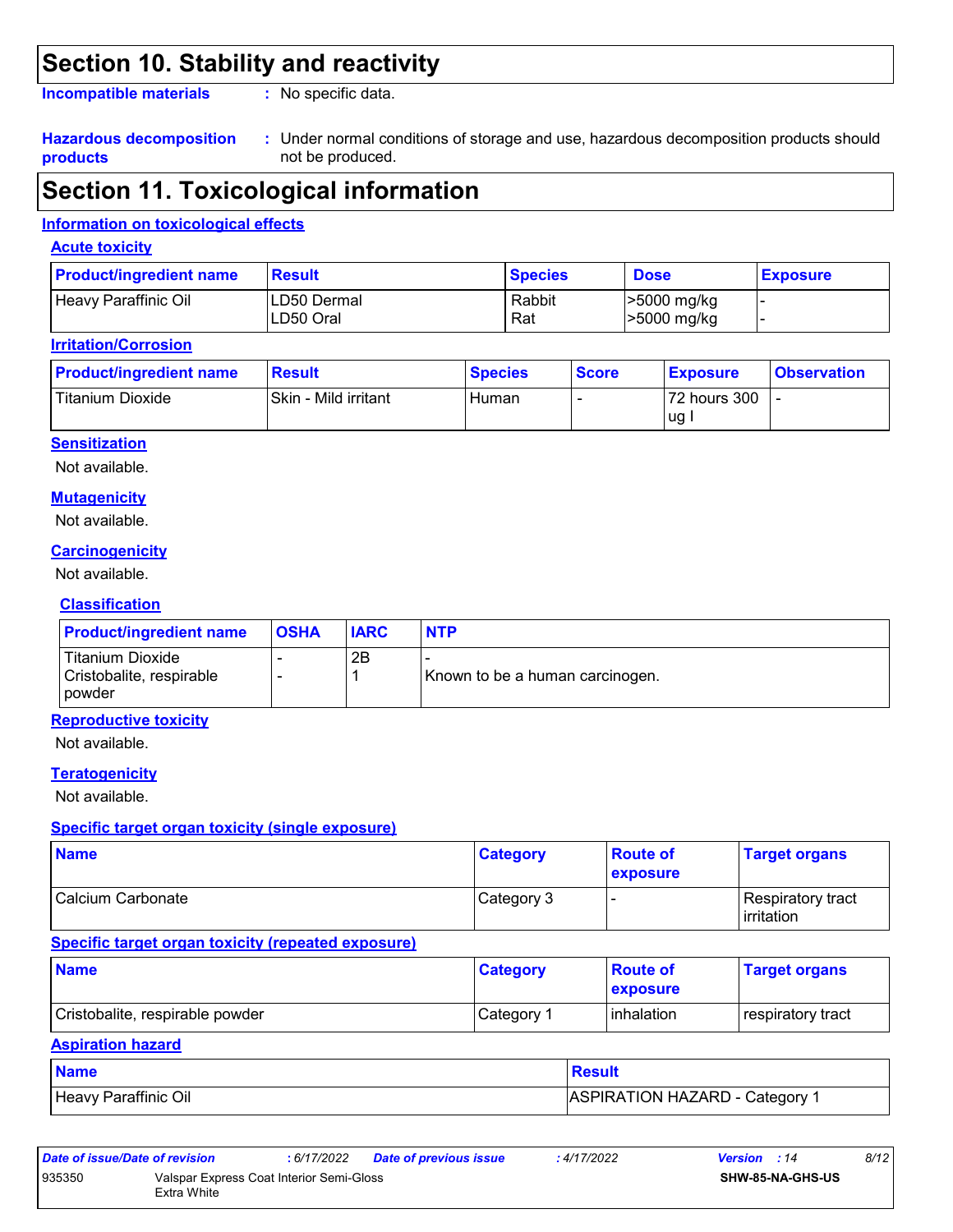## **Section 11. Toxicological information**

| <b>Information on the likely</b><br>routes of exposure    |  | : Not available.                                                                         |  |  |  |  |  |
|-----------------------------------------------------------|--|------------------------------------------------------------------------------------------|--|--|--|--|--|
| <b>Potential acute health effects</b>                     |  |                                                                                          |  |  |  |  |  |
| <b>Eye contact</b>                                        |  | : No known significant effects or critical hazards.                                      |  |  |  |  |  |
| <b>Inhalation</b>                                         |  | : No known significant effects or critical hazards.                                      |  |  |  |  |  |
| <b>Skin contact</b>                                       |  | No known significant effects or critical hazards.                                        |  |  |  |  |  |
| <b>Ingestion</b>                                          |  | : No known significant effects or critical hazards.                                      |  |  |  |  |  |
|                                                           |  | <b>Symptoms related to the physical, chemical and toxicological characteristics</b>      |  |  |  |  |  |
| <b>Eye contact</b>                                        |  | : No specific data.                                                                      |  |  |  |  |  |
| <b>Inhalation</b>                                         |  | : No specific data.                                                                      |  |  |  |  |  |
| <b>Skin contact</b>                                       |  | : No specific data.                                                                      |  |  |  |  |  |
| <b>Ingestion</b>                                          |  | : No specific data.                                                                      |  |  |  |  |  |
|                                                           |  | Delayed and immediate effects and also chronic effects from short and long term exposure |  |  |  |  |  |
| <b>Short term exposure</b>                                |  |                                                                                          |  |  |  |  |  |
| <b>Potential immediate</b><br>effects                     |  | : Not available.                                                                         |  |  |  |  |  |
| <b>Potential delayed effects</b>                          |  | : Not available.                                                                         |  |  |  |  |  |
| <b>Long term exposure</b>                                 |  |                                                                                          |  |  |  |  |  |
| <b>Potential immediate</b><br>effects                     |  | : Not available.                                                                         |  |  |  |  |  |
| <b>Potential delayed effects</b>                          |  | : Not available.                                                                         |  |  |  |  |  |
| <b>Potential chronic health effects</b><br>Not available. |  |                                                                                          |  |  |  |  |  |
| <b>General</b>                                            |  | : No known significant effects or critical hazards.                                      |  |  |  |  |  |
| <b>Carcinogenicity</b>                                    |  | : May cause cancer. Risk of cancer depends on duration and level of exposure.            |  |  |  |  |  |
| <b>Mutagenicity</b>                                       |  | No known significant effects or critical hazards.                                        |  |  |  |  |  |
| <b>Teratogenicity</b>                                     |  | : No known significant effects or critical hazards.                                      |  |  |  |  |  |
| <b>Developmental effects</b>                              |  | : No known significant effects or critical hazards.                                      |  |  |  |  |  |
| <b>Fertility effects</b>                                  |  | : No known significant effects or critical hazards.                                      |  |  |  |  |  |
| <b>Numerical measures of toxicity</b>                     |  |                                                                                          |  |  |  |  |  |
| <b>Acute toxicity estimates</b>                           |  |                                                                                          |  |  |  |  |  |
| Not available.                                            |  |                                                                                          |  |  |  |  |  |

# **Section 12. Ecological information**

| <b>Toxicity</b>                |                                       |                                     |                 |
|--------------------------------|---------------------------------------|-------------------------------------|-----------------|
| <b>Product/ingredient name</b> | <b>Result</b>                         | <b>Species</b>                      | <b>Exposure</b> |
| Titanium Dioxide               | Acute LC50 >1000000 µg/l Marine water | <b>Fish - Fundulus heteroclitus</b> | 96 hours        |

#### **Persistence and degradability**

Not available.

| Date of issue/Date of revision |                                                         | : 6/17/2022 | <b>Date of previous issue</b> | : 4/17/2022 | <b>Version</b> : 14 |                         | 9/12 |
|--------------------------------|---------------------------------------------------------|-------------|-------------------------------|-------------|---------------------|-------------------------|------|
| 935350                         | Valspar Express Coat Interior Semi-Gloss<br>Extra White |             |                               |             |                     | <b>SHW-85-NA-GHS-US</b> |      |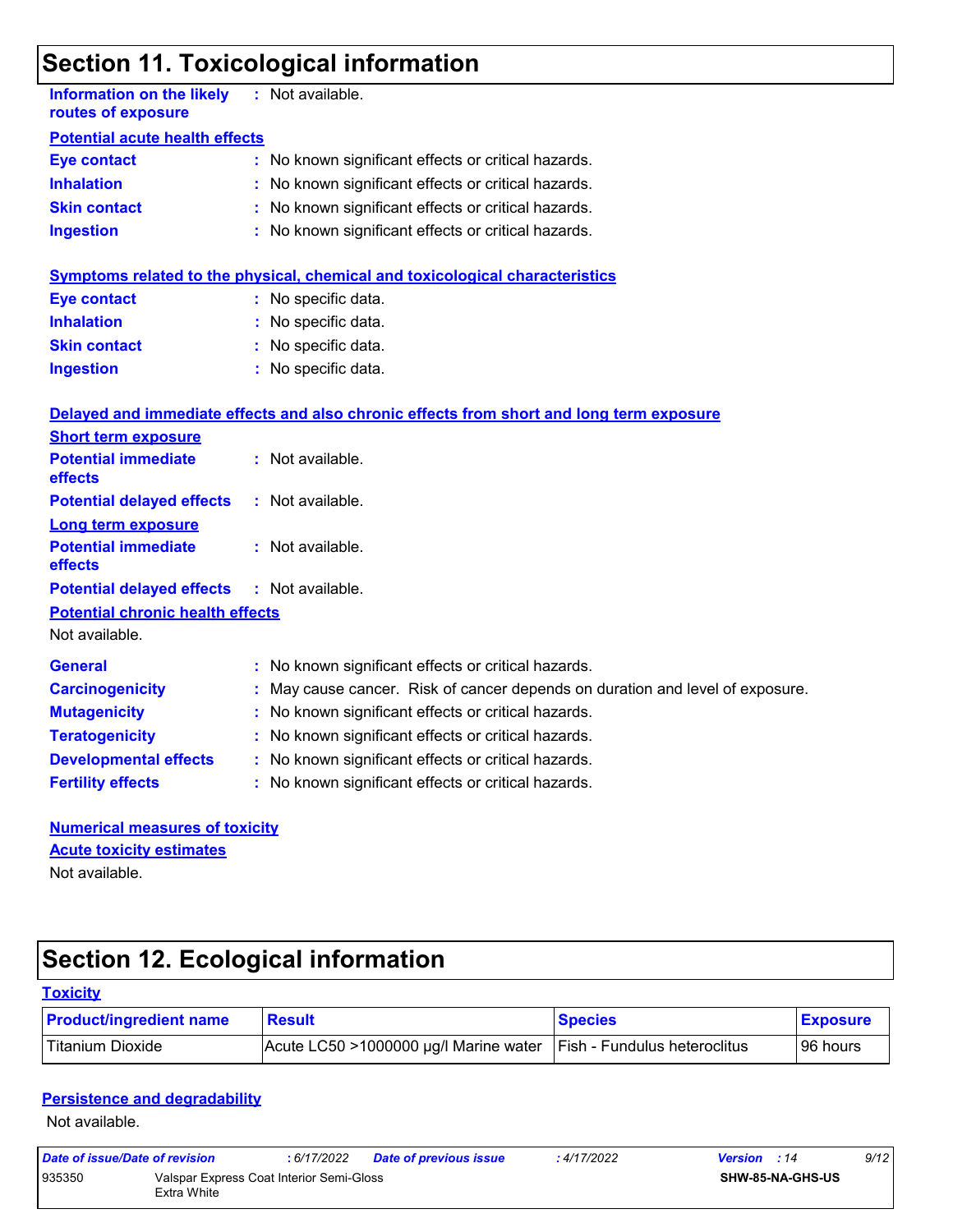## **Section 12. Ecological information**

#### **Bioaccumulative potential**

Not available.

**Mobility in soil**

| IVIVIJILY III JVII          |                  |
|-----------------------------|------------------|
| <b>Soil/water partition</b> | : Not available. |
| <b>coefficient (Koc)</b>    |                  |

**Other adverse effects** : No known significant effects or critical hazards.

### **Section 13. Disposal considerations**

**Disposal methods :**

The generation of waste should be avoided or minimized wherever possible. Disposal of this product, solutions and any by-products should at all times comply with the requirements of environmental protection and waste disposal legislation and any regional local authority requirements. Dispose of surplus and non-recyclable products via a licensed waste disposal contractor. Waste should not be disposed of untreated to the sewer unless fully compliant with the requirements of all authorities with jurisdiction. Waste packaging should be recycled. Incineration or landfill should only be considered when recycling is not feasible. This material and its container must be disposed of in a safe way. Care should be taken when handling emptied containers that have not been cleaned or rinsed out. Empty containers or liners may retain some product residues. Avoid dispersal of spilled material and runoff and contact with soil, waterways, drains and sewers.

## **Section 14. Transport information**

|                                         | <b>DOT</b><br><b>Classification</b> | <b>TDG</b><br><b>Classification</b> | <b>Mexico</b><br><b>Classification</b> | <b>IATA</b>    | <b>IMDG</b>    |
|-----------------------------------------|-------------------------------------|-------------------------------------|----------------------------------------|----------------|----------------|
| <b>UN number</b>                        | Not regulated.                      | Not regulated.                      | Not regulated.                         | Not regulated. | Not regulated. |
| <b>UN proper</b><br>shipping name       | $\blacksquare$                      | ۰                                   | ÷                                      |                |                |
| <b>Transport</b><br>hazard class(es)    | $\blacksquare$                      | ۰                                   | ä,                                     |                |                |
| <b>Packing group</b>                    | $\blacksquare$                      | ۰                                   | $\overline{\phantom{0}}$               |                | $\blacksquare$ |
| <b>Environmental</b><br>hazards         | No.                                 | No.                                 | No.                                    | No.            | No.            |
| <b>Additional</b><br><b>information</b> | $\blacksquare$                      | ۰                                   | $\blacksquare$                         |                |                |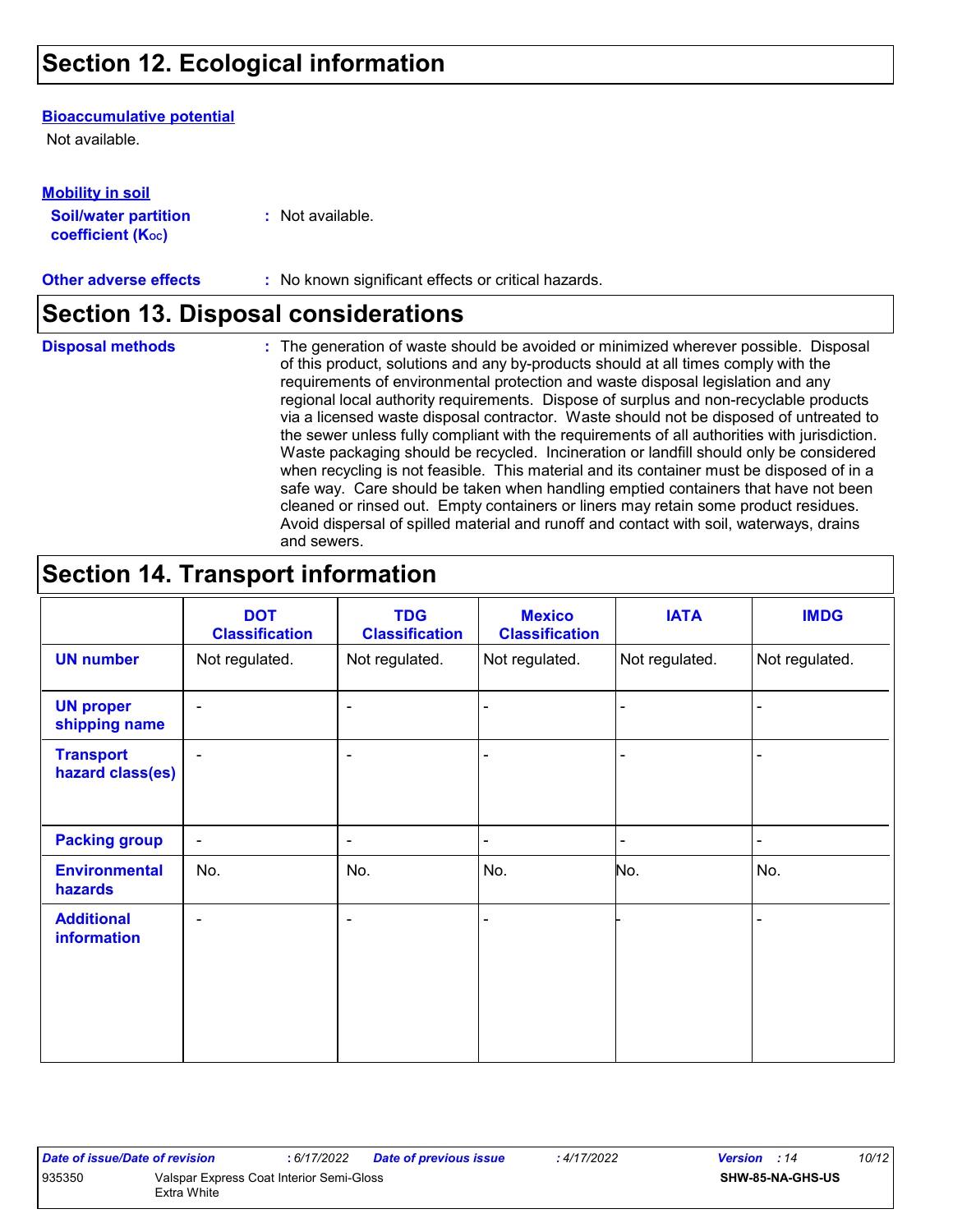### **Section 14. Transport information**

| Special precautions for user :                           |            | Multi-modal shipping descriptions are provided for informational purposes and do not<br>consider container sizes. The presence of a shipping description for a particular<br>mode of transport (sea, air, etc.), does not indicate that the product is packaged<br>suitably for that mode of transport. All packaging must be reviewed for suitability<br>prior to shipment, and compliance with the applicable regulations is the sole<br>responsibility of the person offering the product for transport. People loading and<br>unloading dangerous goods must be trained on all of the risks deriving from the<br>substances and on all actions in case of emergency situations. |
|----------------------------------------------------------|------------|-------------------------------------------------------------------------------------------------------------------------------------------------------------------------------------------------------------------------------------------------------------------------------------------------------------------------------------------------------------------------------------------------------------------------------------------------------------------------------------------------------------------------------------------------------------------------------------------------------------------------------------------------------------------------------------|
| <b>Transport in bulk according</b><br>to IMO instruments | <b>COL</b> | Not available.                                                                                                                                                                                                                                                                                                                                                                                                                                                                                                                                                                                                                                                                      |

: Not available. **Proper shipping name :**

## **Section 15. Regulatory information**

**TSCA 5(a)2 proposed significant new use rules**: 2-Methyl-4-isothiazolin-3-one; 5-Chloro-2-methylisothiazolinone

#### **SARA 313**

SARA 313 (40 CFR 372.45) supplier notification can be found on the Environmental Data Sheet.

#### **California Prop. 65**

WARNING: This product contains chemicals known to the State of California to cause cancer and birth defects or other reproductive harm.

#### **International regulations**

| <b>International lists</b> | : Australia inventory (AIIC): Not determined.                |
|----------------------------|--------------------------------------------------------------|
|                            | China inventory (IECSC): Not determined.                     |
|                            | Japan inventory (CSCL): Not determined.                      |
|                            | Japan inventory (ISHL): Not determined.                      |
|                            | Korea inventory (KECI): Not determined.                      |
|                            | New Zealand Inventory of Chemicals (NZIoC): Not determined.  |
|                            | Philippines inventory (PICCS): Not determined.               |
|                            | Taiwan Chemical Substances Inventory (TCSI): Not determined. |
|                            | Thailand inventory: Not determined.                          |
|                            | Turkey inventory: Not determined.                            |
|                            | Vietnam inventory: Not determined.                           |

### **Section 16. Other information**

**Hazardous Material Information System (U.S.A.)**



**The customer is responsible for determining the PPE code for this material. For more information on HMIS® Personal Protective Equipment (PPE) codes, consult the HMIS® Implementation Manual.**

**Caution: HMIS® ratings are based on a 0-4 rating scale, with 0 representing minimal hazards or risks, and 4 representing significant hazards or risks. Although HMIS® ratings and the associated label are not required on SDSs or products leaving a facility under 29 CFR 1910.1200, the preparer may choose to provide them. HMIS® ratings are to be used with a fully implemented HMIS® program. HMIS® is a registered trademark and service mark of the American Coatings Association, Inc.**

**Procedure used to derive the classification**

| <b>Classification</b>         | <b>Justification</b>      |
|-------------------------------|---------------------------|
| CARCINOGENICITY - Category 1A | <b>Calculation method</b> |

| Date of issue/Date of revision |                                                         | : 6/17/2022 | <b>Date of previous issue</b> | : 4/17/2022 | <b>Version</b> : 14 |                         | 11/12 |
|--------------------------------|---------------------------------------------------------|-------------|-------------------------------|-------------|---------------------|-------------------------|-------|
| 935350                         | Valspar Express Coat Interior Semi-Gloss<br>Extra White |             |                               |             |                     | <b>SHW-85-NA-GHS-US</b> |       |